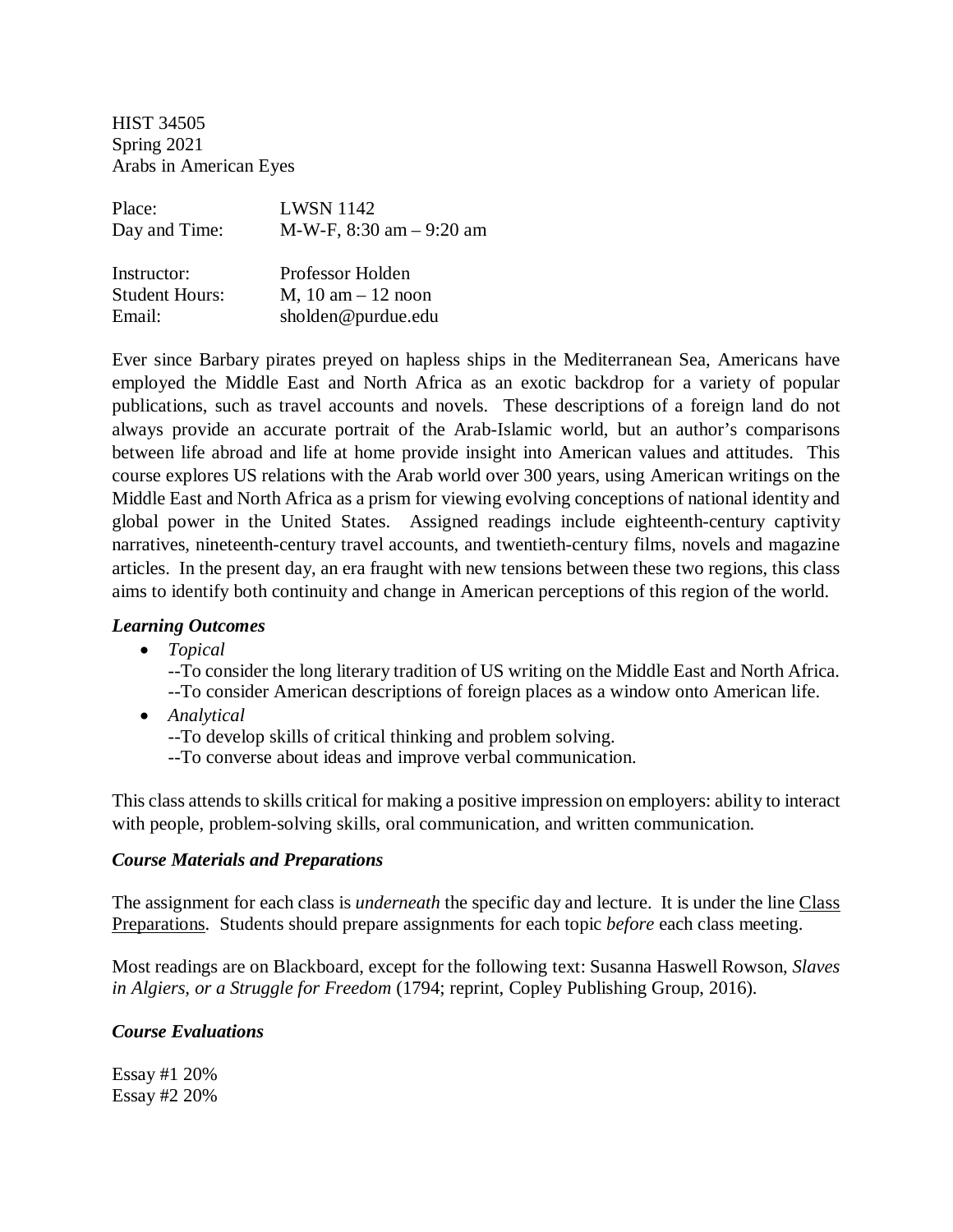Essay #3 20% Essay #4 20% Engagement 20%

Students will produce *4 polished pieces of writing* that address class readings. These essays require students to construct an original argument based on primary sources assigned for the class (no outside research). In the syllabus, I list dates when the assignment will be announced and the due date. I grade these essays based on the coherence of the argument, analysis of text and clarity of expression. The essays must be between 3 and 4 pages (no more/no less) in 12-point type-face, double-spaced, with one-inch margins. I will deduct 5 points for each day this essay is late.

*Student engagement* is important. Students should read and reflect upon assigned materials before our class in order to discuss the day's topic. Our class is nearly exclusively discussion. I have set up discussion boards on Brightspace and would like consistent engagement with the response questions that I have put below most readings. This can form a basis for class discussion. Your participation in the discussion board and in class participation will be evaluated at the end of the semester. I will base this grade on your consistent and meaningful comments on the readings.

*Email etiquette* is important. If you contact me, please email [sholden@purdue.edu.](mailto:sholden@purdue.edu) You should put the course number and query in the subject line (HIST 250, book review). I would like you to use a formal salutation (Dear Professor Holden) and close with your full name (Sincerely, Chris Paul). Consider grammar and punctuation when writing the email. If I want to send supplementary questions or cancel a class, I will email the class list. So, please check your Purdue email daily.

| 18 January (M) | <b>Martin Luther King Day (no class)</b>    |  |
|----------------|---------------------------------------------|--|
| 20 January (W) | Introduction                                |  |
| 22 January (F) | Initial Thoughts about Images of Arab World |  |

Class Preparations

Official Trailer, ["Delta Force,](https://www.youtube.com/watch?v=r-UCFBS4a5I)" 1987

[Moz Jobrani,](https://www.youtube.com/watch?v=oiJCLJMpC9Y) Iranian-American comedian, on terrorism, 2011.

Key and Peele, [Islamic women,](https://www.youtube.com/watch?v=IkTZ8BVAlFE) 2012

["Prince Ali,](https://www.youtube.com/watch?v=eGLSPyGszjo)" from Disney's Aladdin, 2019

**Response #1**: What do you know about the Middle East and North Africa as well as the relationship of the US with this region of the world? What are the sources of your knowledge?

**25 January (M) American Orientalism**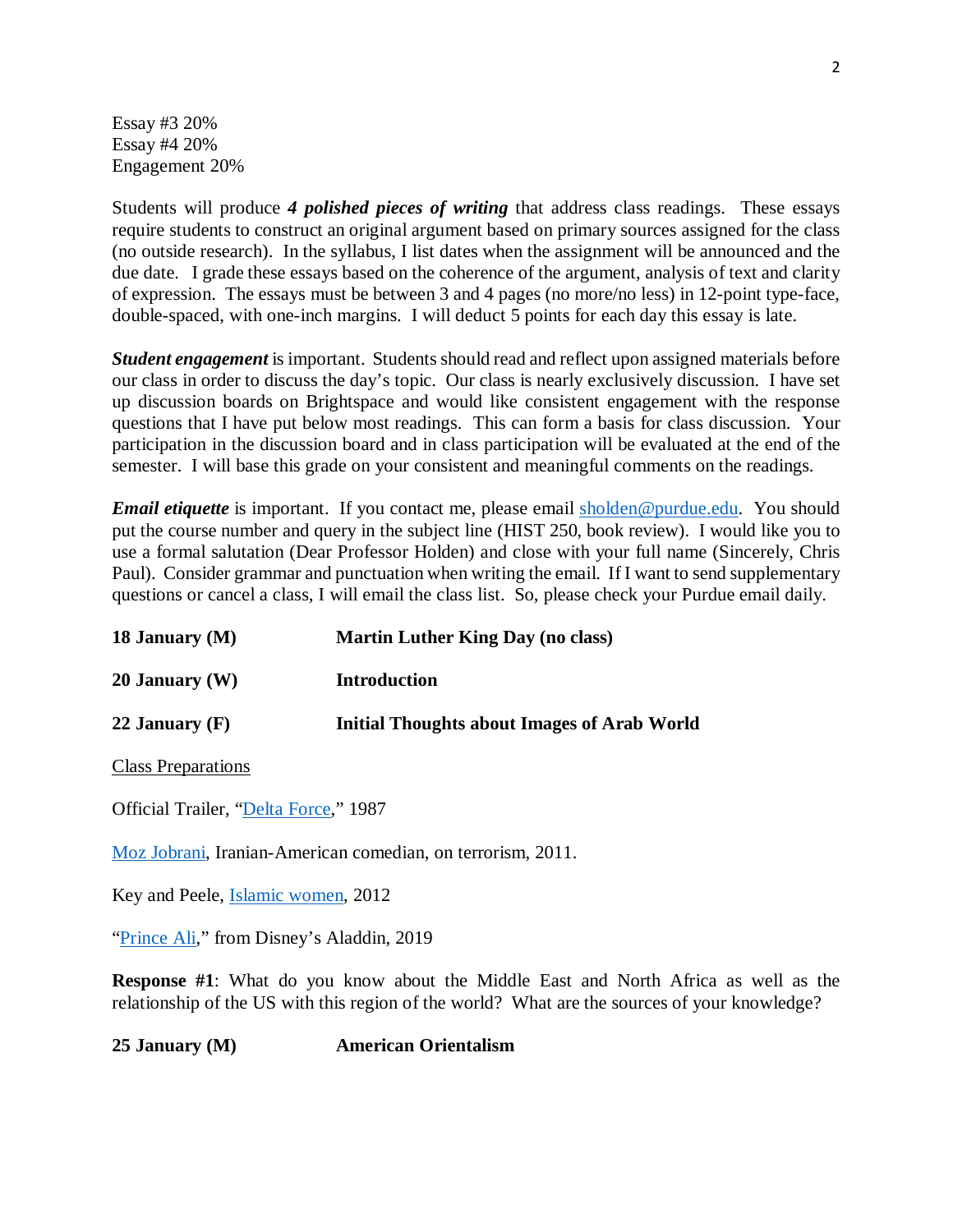#### Class Preparations

Douglas Little, *American Orientalism: The United States and the Middle East since 1945*  (University of North Carolina Press, 2009), 9-42.

**Response #2**: What does Douglas Little identify as the principal components of American Orientalism? What set of preconceived notions does he associate with this term?

### **27 January (W) Colonial America and the Ottoman Empire**

Class Preparations

Timothy Marr, "'Drying Up the Euphrates': Muslims, Millennialism, and Early American Missionary Enterprise," in *US-Middle East Historical Encounters: a Critical Survey*, Abbas Amanat and Magnus T. Bernhardsson, ed.s (University Press of Florida, 2007), 60-76.

Cotton Mather, "The Glory of Goodness," in *White Slaves, African Masters: An Anthology of American Barbary Captivity Narratives*, Paul Baepler, ed. (University of Chicago Press, 1999), 61-72.

**Response #3:** What are the main points and thesis of Mather's sermon? How does his sermon reveal insights on American society in the era in which he lived? What are these insights?

#### **29 January (F) The Lessons of Independence**

Class Preparations

Lawrence A. Peskin, "The Lessons of Independence: How the Algerian Crisis Shaped Early American Identity," *Diplomatic History*, 28, no. 3 (2004): 297-319.

John Foss, "A Journal of Captivity and Sufferings," in *White Slaves, African Masters: An Anthology of American Barbary Captivity Narratives*, Paul Baepler, ed. (University of Chicago Press, 1999), 71-102.

**Response #4:** What does Foss identify as the differences between American captives and North African captors? How does that then help him to define the national character of the US?

**1 February (M) Synthesis Day (Or, Catch Up)**

**3 February (W) Republican Feminism and Imperial Fantasies, pt. 1**

Class Preparations

Jan E. Lewis, "A Revolution for Whom? Women in the Era of American Revolution," in *A Companion to American Women's History*, ed. Nancy Hewitt (Blackwell Publishing, 2002)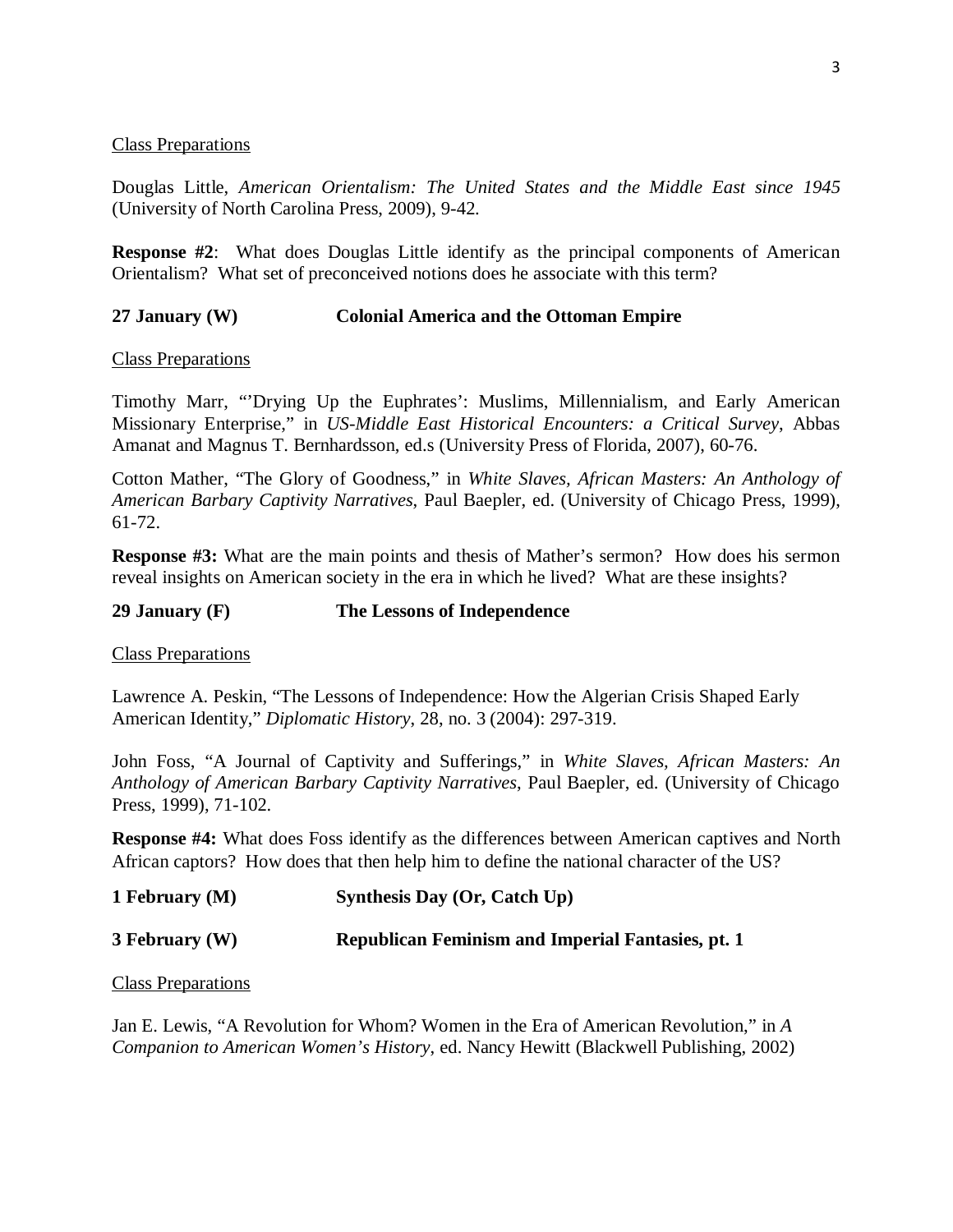Susanna Haswell Rowson, *Slaves in Algiers, or a Struggle for Freedom*, ed. Jennifer Margulis and Karen M. Poremski (1794; reprint, Copley Publishing Group, 2016), to p. 28.

**Response #5**: Examine the first pages of this play with care. Who has written it, and why? What does the "Prologue" contribute to the readers (viewers) understanding of the play? And what do you make of the opening scene? Where is it set, and with what effect?

### **5 February (F) Republican Feminism and Imperial Fantasies, pt. 2**

Class Preparations

Susanna Haswell Rowson, *Slaves in Algiers, or a Struggle for Freedom*, ed. Jennifer Margulis and Karen M. Poremski (1794; reprint, Copley Publishing Group, 2016), to end.

**Response #6**: How does Rowson's play edify its audience? What is Rowson's political purpose? Rowson's father was a British officer who fought in the American Revolution. Given this family history, how might this play act as what one scholar termed a "declaration of citizenship"?

# **8 February (M) The Lessons of the Barbary Wars**

Class Preparations

Robert J. Allison, "Americans and the Muslim World—First Encounters," in *The Middle East and the United States*, 6<sup>th</sup> ed., David W. Lesch and Mark L. Haas, ed. (Routledge, 2012), 19-29.

**Response #7**: Allison writes of "the Muslim world as a counterpoint to American values. What does the term counterpoint signify? What counterpoints have we encountered so far in our class?

# **10 February (W) Remembering the Barbary Wars**

Class Preparations

Patrick Taulère and Kim Hawkins, "The Battle of Tripoli," 2004 (45 min.)

Mike Pesca, "Day to Day" on NPR, ["The Iraq-Barbary Comparison,](https://www.npr.org/templates/story/story.php?storyId=7602136)" 26 February 2007 (4 min.)

C. Hitchens, "To the Shores of Tripoli," *Time Magazine*, 5 July 2004.

**Response #8:** How do the Barbary Wars lend themselves to historical analogies?

**12 February (F) Synthesis Day (Or, Catch Up)**

# **ASSIGN ESSAY #1—DUE 2/22/20 AT 5 PM**

| 15 February (M) | Imaginings of Arab World in the US |
|-----------------|------------------------------------|
|-----------------|------------------------------------|

Class Preparations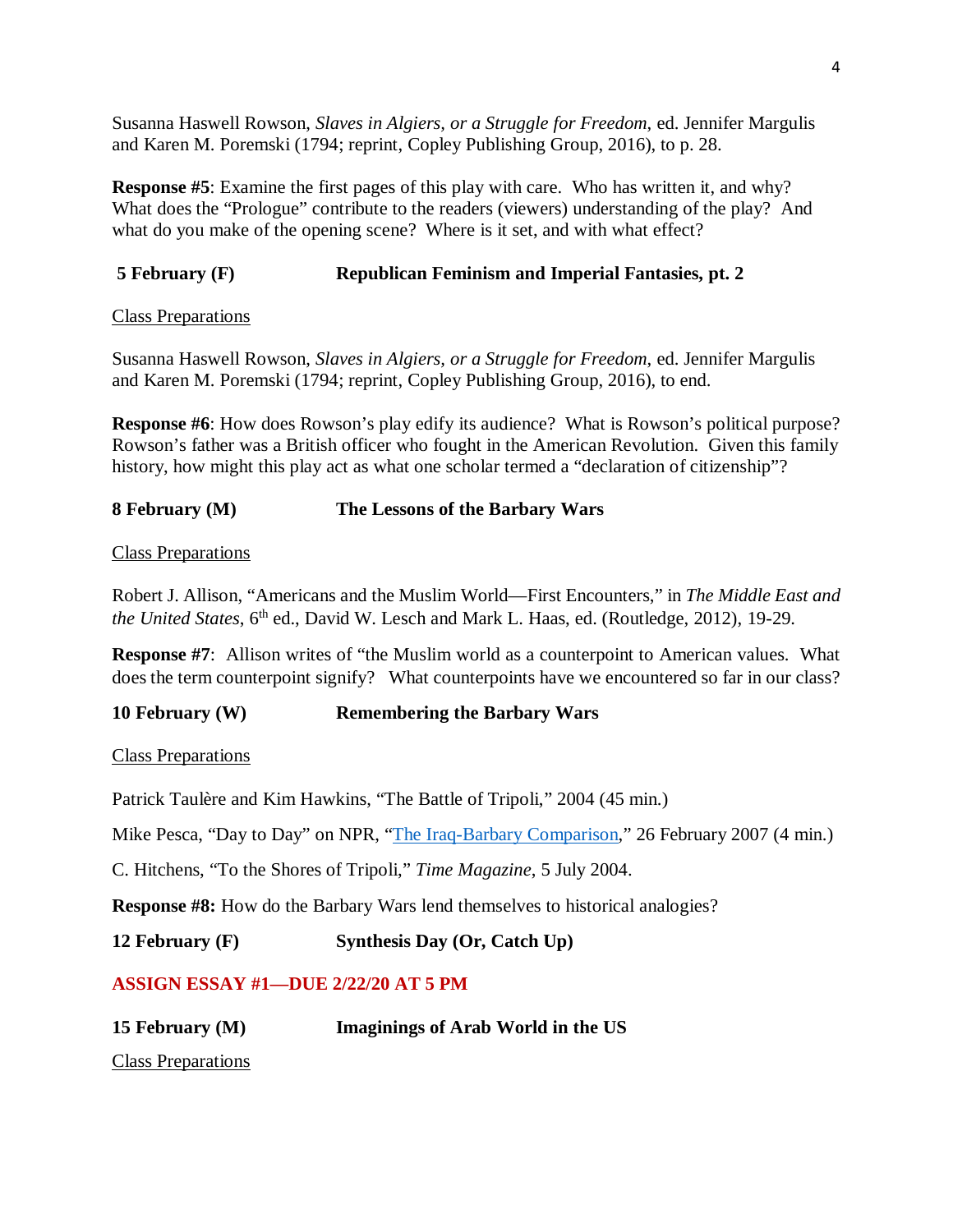Susan Nance, *How the Arabian Nights Inspired the American Dream*, 1790-1935 (The University of North Carolina Press, 2009), 19-78 (chapters 1 and 2).

| 17 February (W) | <b>Reading Day (No Class)</b> |
|-----------------|-------------------------------|
|-----------------|-------------------------------|

**19 February (F) Ottoman Constantinople**

Class Preparations

Mark Twain, *The Innocents Abroad* (1869; reprint, Wordsworth Classics, 2010), chapters 33-34.

**Response #9:** What is the focus of Twain's account of Istanbul? Where do you perceive him engaging with the Ottoman capital as a "counterpoint" to the US and American values?

### **22 February (M) Imagining the Holy Land, Pt. 1**

Class Preparations

David Wallace, *Walking the Bible*, episode 1, 2006 (54 min.)

William C. Prime, *Tent Life in the Holy Land* (1857), 68-84 and 129-141 (chapters 5 and 9).

**Response #10:** How would you compare the PBS film by David Wallace with Prime's images of the very same Middle East region 150 years before? What is the tone each takes with this land?

Essay #1 Due \*TODAY\* (2/22/2020) at 5 pm

**24 February (W) Imagining the Holy Land, Pt. 2**

Class Preparations

Mark Twain, *The Innocents Abroad* (1869; reprint, Wordsworth Classics, 2010), chapters 41-54.

**Response #11:** Who is a Pilgrim? Who is a Sinner? What adjectives would Twain use to define each of these types of people? And why? Would Twain identify himself as Pilgrim or Sinner?

**26 February (F) Imagining the Holy Land, Pt. 3**

Class Preparations

**Response #12:** How does Twain conform to the reverent and romantic approaches to travel description presented by both William Prime and Bruce Feiler? And how does he upturn these approaches? In what way does his description provide a counterpoint for the US and American values? upturned traditional reverent and romantic approaches to travel writing

**1 March (M) Orientalist Art**

Class Preparations

View the following paintings of Frederic Edwin Church:

• *[Jerusalem, From the Mount of Olives](http://www.artchive.com/artchive/c/church/church_jerusalem.jpg)* (1870)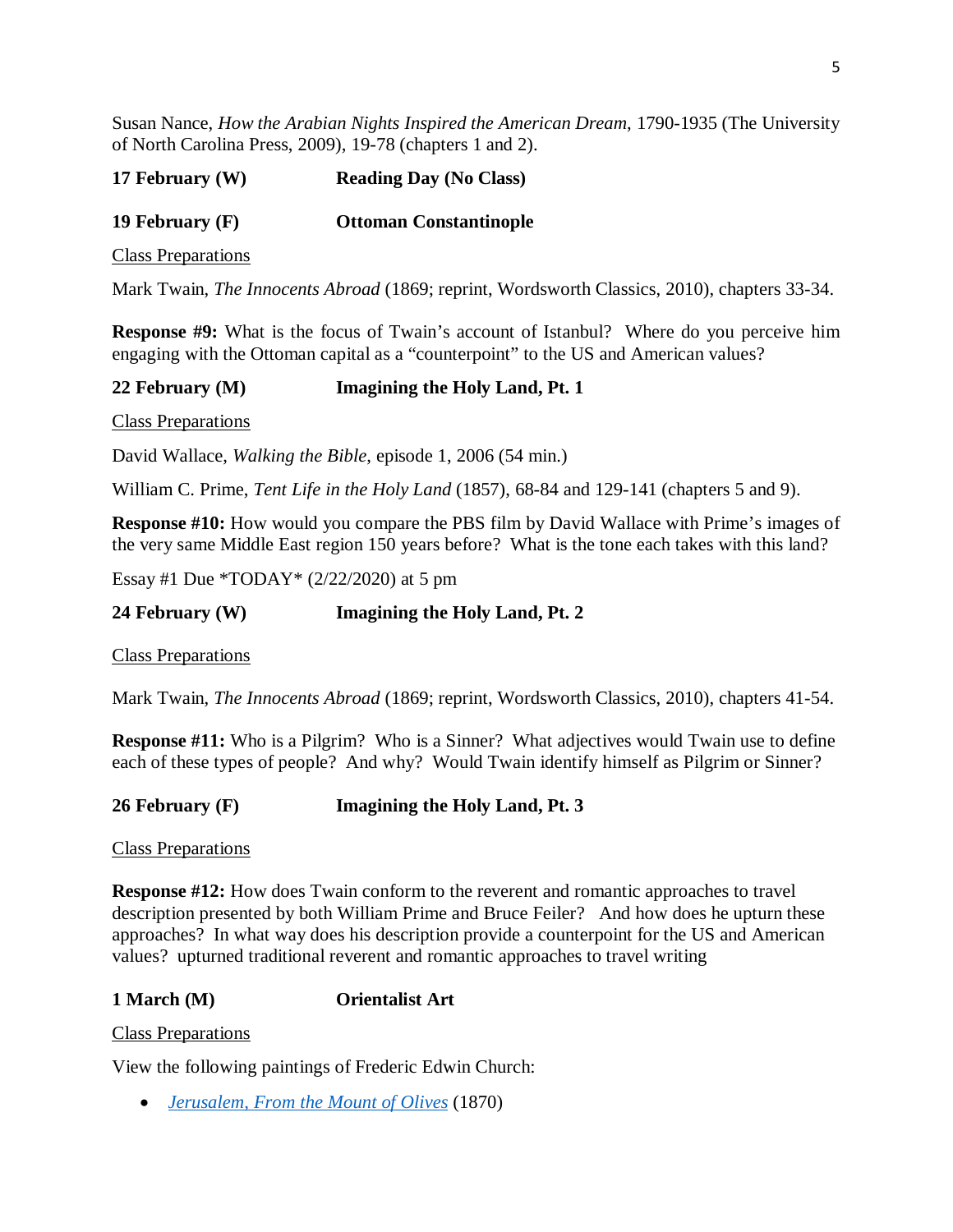**Response #13:** As you view the paintings by Frederic Edwin Church, you should think about the "visual narrative" of the artist. What choices does the artist make? Why does he choose to paint from a particular vantage point? Is the image sharp or blurry? And with what effect? How does Church incorporate objects into the painting? Would you deem F.E. Church a Pilgrim or Sinner?

# **3 March (W) The Culture and Politics of <sup>c</sup>Id al-Adha**

Class Preparations

["Muslims Celebrate Eid el Adha Religious Holiday,](https://www.aljazeera.com/news/2019/08/muslims-celebrate-eid-al-adha-religious-holiday-190811073635616.html)" 11 August 2019, *Al Jazeera*.

Anisa Mehdi for National Geographic, ["Inside Mecca,](https://www.youtube.com/watch?app=desktop&v=cwFZucL7PsE)" National Geographic, 2003 (55 min.)

**Response #14:** Who are the subjects of this documentary? Do the subjects conform or contrast with overarching American representations of the Islamic world? How so? With what effect?

### **5 March (F) Racial Politics in Postwar America**

Class Preparations

Randy Roberts and Johnny Smith, *Blood Brothers: The Fatal Friendship between Muhammad Ali and Malcolm X* (Basic Books, 2016), chapter 1 (p. 1-21, The Mother Ship in Miami), chapter 16 (p. 260-280, The Muslim Champ) and chapter 17 (p. 281-301, Worthy of Death).

**8 March (M) Malcolm X in the Holy Land**

Class Preparations

Malcolm X (with Alex Haley), *The Autobiography of Malcolm X* (1964; reprint, Random House, 1990), 318-363 (Chapter 17 and Chapter 18).

**Response #15:** What does Malcolm X most enjoy in the Arab-Islamic world? How do his comments on the Middle East reflect concerns about the politics & society in the US? How would you compare Malcolm X's description of the hajj with Twain's descriptions of the Holy Land?

**10 March (W) Synthesis Day (Or, Catch Up)**

Class Preparations

### **ASSIGN ESSAY #2—DUE 3/19/20 at 5 PM**

**12 March (F) Early-20th Century Encounters with the Arab World** 

Class Preparations

"Rich American Is Kidnaped by Arab Bandit," *The St. Louis Republic* (20 May 1904), 1.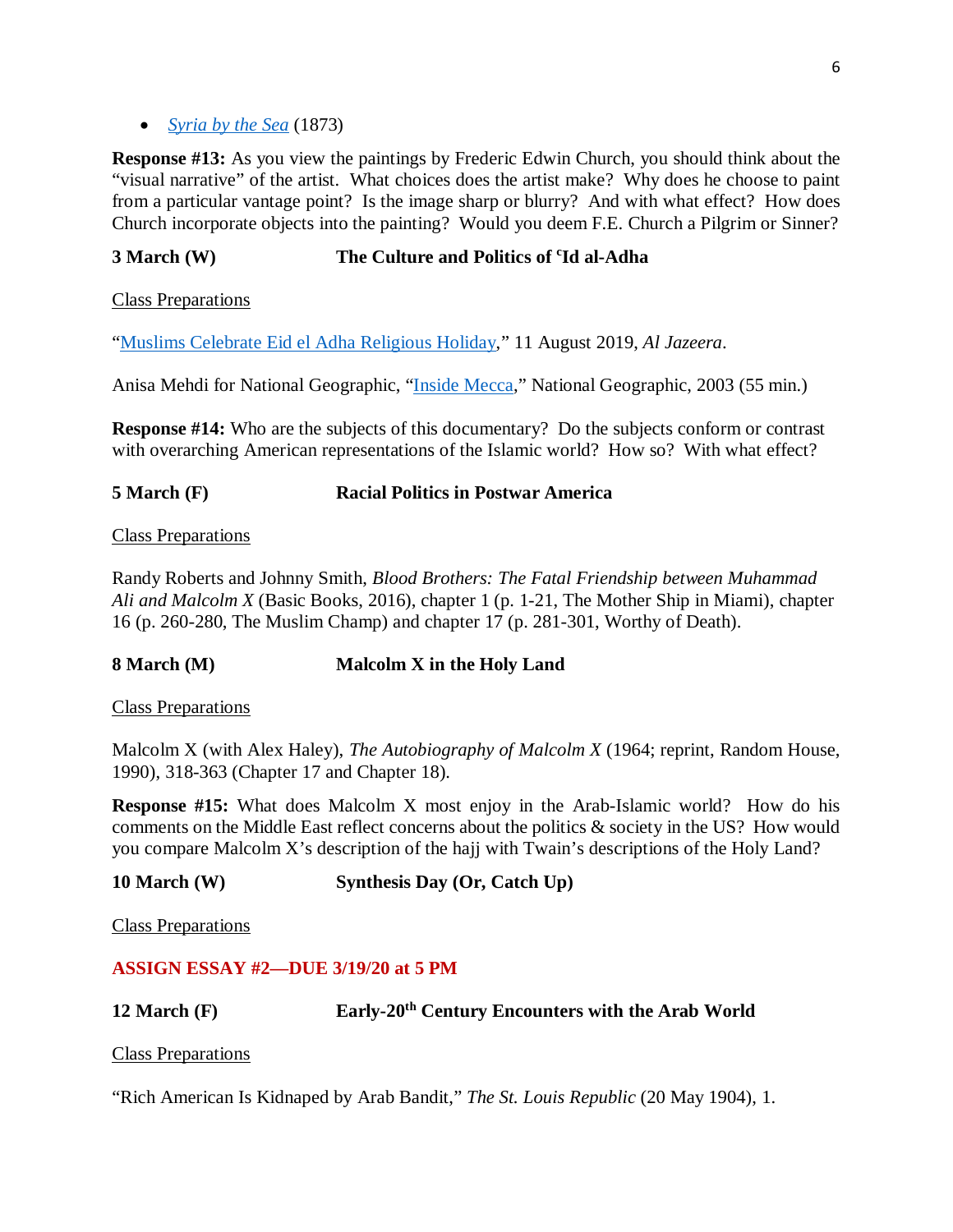[Letter from Charles Emory Smith to Theodore Roosevelt,](https://www.theodorerooseveltcenter.org/Research/Digital-Library/Record?libID=o45432) 21 May 1904. Theodore Roosevelt Papers. Library of Congress Manuscript Division.

"American Marines May Invade Morocco," *The New York Times* (29 May 1904), 1.

Ian Perdicaris, "In Raissuli's Hands," in *White Slaves, African Masters: An Anthology of American Barbary Captivity Narratives*, Paul Baepler, ed. (University of Chicago Press, 1999), 285-301.

**Response #16:** What happened to Ian Perdicaris? And how does he describe his experience? What is the tone of his article? How does he feel about Raissuli? Is he merely a bandit?

# **15 March (M) Raisuli Redux**

Class Preparations

John Milius, "The Wind and the Lion," 1975 (2 hrs.)

**Response #17:** What changes did the director of this film make? With what effect of the viewer? How is the viewer supposed to feel about Raisuli, the US, women?

# **17 March (W) World War I in the Arab World, pt. 1**

Class Preparations

James Gelvin and Martin Bunton, *A History of the Modern Middle East*, 6<sup>th</sup> ed. (Routledge, 2018), 139-160.

["World War I through Arab Eyes,](https://www.aljazeera.com/program/featured-documentaries/2014/12/3/world-war-one-through-arab-eyes)" episodes 1 and 2, *Al Jazeera*, 2014 (43 min. each)

**19 March (F) World War I in the Arab World, pt. 2**

Class Preparations

Essay #2 due \*TODAY\* (3/19/2020) at 5 pm

### **22 March (M) Americans in Wartime Mesopotamia**

### Class Preparations

"Baghdad Sketches," Kermit Roosevelt, *War in the Garden of Eden* (Scribner's, 1919), 135-149.

"Round about Time," Eleanor Egan, *The War in the Cradle of the World* (Harper and Brothers, 1918), 246-258.

C.M Cursetjee, *The Land of the Date*, in Stacy E. Holden, *A Documentary History of Modern Iraq* (University Press of Florida, 2021), 39-42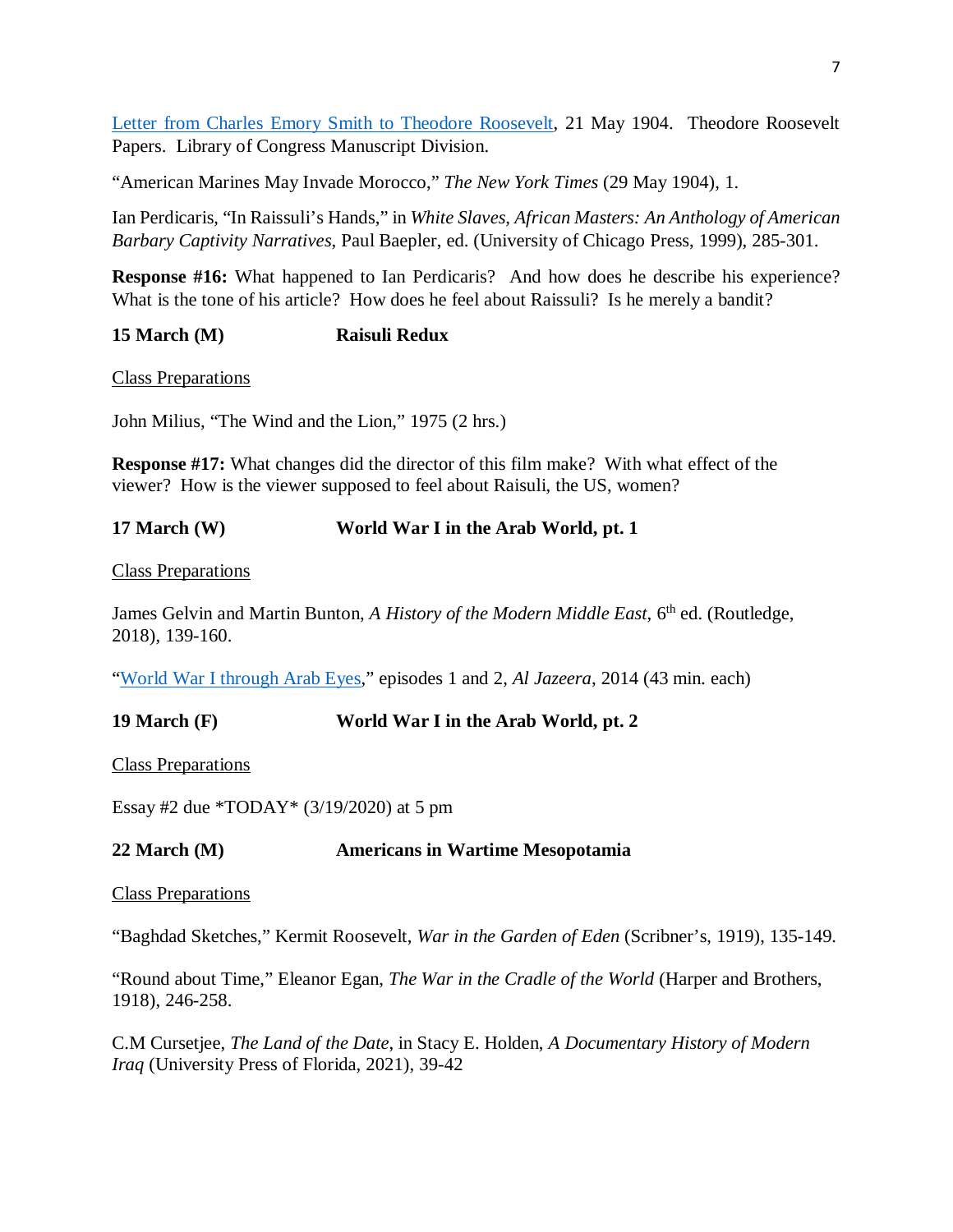**Response #18:** Compare and contrast the wartime descriptions in Baghdad by K. Roosevelt (President Roosevelt's son and an honorary Captain in British Army) and Eleanor Egan (American journalist). What are their attitudes toward the peoples and places they encounter while in Baghdad? What specific events and facts do they recount? And where do the facts that they present to their readers slip into interpretation? How does their account differ from that of Cursetejee, a lawyer from India with Persian heritage, who traveled to Basra during the war?

# **24 March (W) The King-Crane Report**

# Class Preparations

James Gelvin, "The Ironic Legacy of the King-Crane Commission," in *The Middle East and the United States*, David W. Lesch and Mark L. Haas, ed.s (Routledge, 2012), 30-46.

The General Syrian Congress, "Memorandum Presented to the King-Crane Commission," in *The Israel-Arab Reader: A Documentary History of the Middle East Conflict*, 8<sup>th</sup> ed., Walter Laqueur and Dan Schueftan, ed.s (Penguin, 2016), 21-23.

Zionist Commission to Palestine, ["Statement to the International Commission on Turkey-](http://dcollections.oberlin.edu/digital/collection/kingcrane/id/3197/rec/2)[American Section,](http://dcollections.oberlin.edu/digital/collection/kingcrane/id/3197/rec/2)" June 1919, King Crane Digital Collection, Oberlin College Archives.

The King-Crane Commission, "Recommendations," in *The Middle East and the United States*, David W. Lesch and Mark L. Haas, ed.s (Routledge, 2012), 23-25.

**Response #19:** How might the history of the Middle East have been different if American politicians in DC has read the King Crane Report and implemented its recommendations?

**26 March (F) Synthesis Day (Or, Catch Up)**

**29 March (M) US Attitudes towards European Imperialism, pt. 1**

Class Preparations

Erez Manela, "Woodrow Wilson and the Ugliest of Treacheries," *The New York Times* (9 March 2019).

Stacy E. Holden, "Edith Wharton's Moroccan Clichés," *History Today* (5 November 2020).

Edith Wharton, *In Morocco* (1920; reprint, John Beaufoy Publishing, 2015), prologue and 1-15.

**Response #20:** Does Wharton's travelogue undermine or support French colonial endeavors? How does she convey this support to her American readers, since US policy is not set yet?

# **31 March (W) US Attitudes towards European Imperialism, pt. 2**

Class Preparations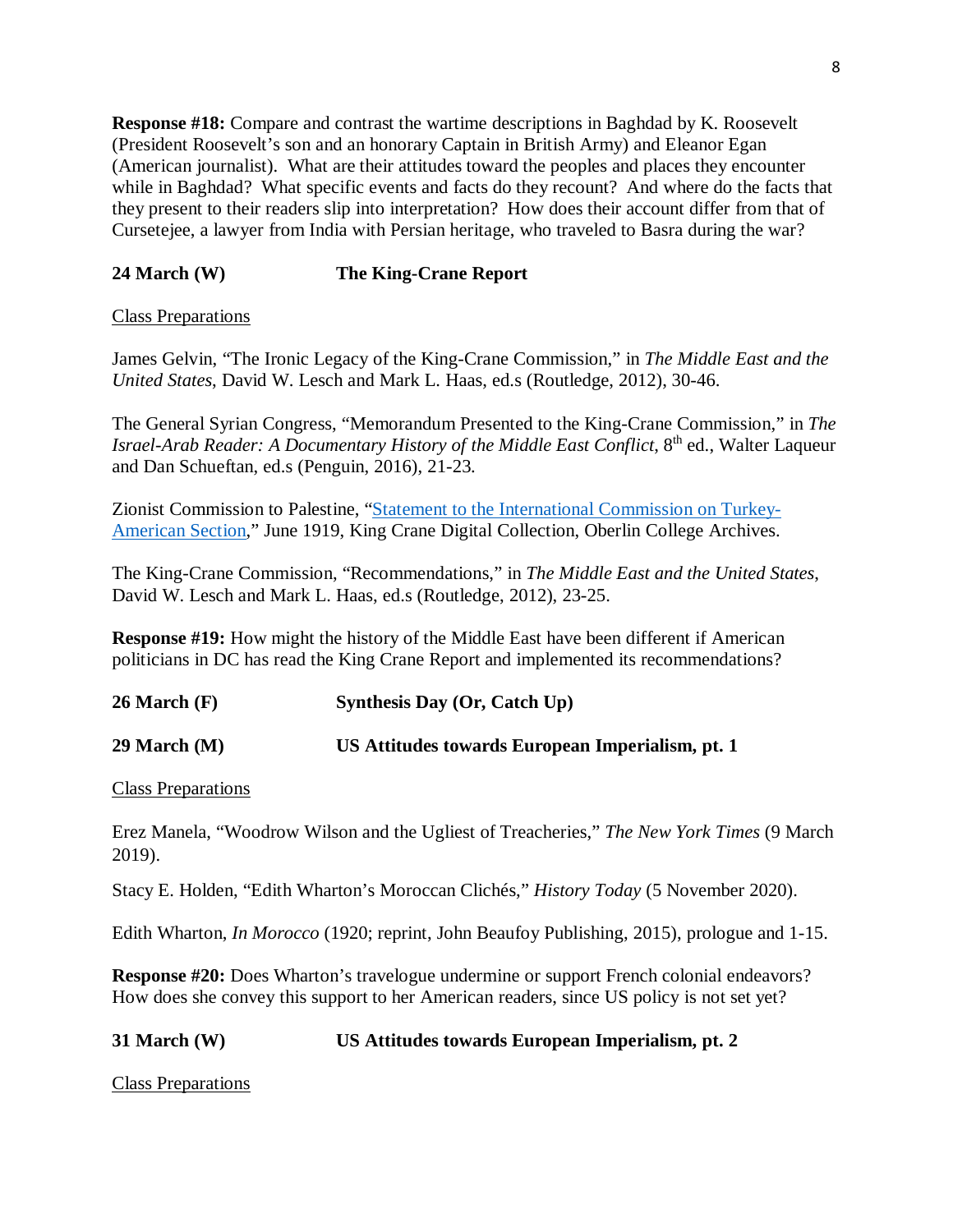"Imperialist Nostalgia," in Renato Rosaldo, *Culture & Truth: The Remaking of Social Analysis* (Beacon Press, 1993), 68-87.

Edith Wharton, *In Morocco* (1920; reprint, John Beaufoy Publishing, 2015), 35-55.

**Response #21:** What is imperialist nostalgia? How does this concept differ from American Orientalism? What evidence of imperialist nostalgia appears in Wharton's description of Fez?

### **2 April (F) US Attitudes towards European Imperialism, pt. 3**

Class Preparations

Edith Wharton, *In Morocco* (1920; reprint, John Beaufoy Publishing, 2015), 73-94.

**Response #22:** Assess Wharton's descriptions of the women she encounters in Morocco. How might these descriptions provide a counterpoint to Western life? And with what effect?

### **ASSIGN ESSAY #3—DUE 4/12/20 at 5 PM**

# **5 April (M)** Arab Whiteness in Early-20<sup>th</sup> **c. America, pt. 1**

Class Preparations

Sarah Gualtieri, "Becoming 'White': Race, Religion and the Foundations of Syrian/Lebanese Ethnicity in the United States," *Journal of American Ethnic History* 20, no. 4 (Summer 2001), 29-58.

Khaled A. Beydoun, "Between Muslim and White: The Legal Construction of Arab American Identity," *New York University Annual Survey of American Law*, 69, no. 1 (2013), 29-76.

**7 April (W) Arab Whiteness in Early-20th c. America, pt. 2**

**9 April (F) The Sheik as Hero and Villain, pt. 1 (Reading Day)**

Class Preparations

"The Spectacular East: Romantic Orientalism in America," Hsu-Ming Teo, *Desert Passions: Orientalism and Romance Novels* (University of Texas Press, 2012), 109-143.

"Review of The Sheik," *The Washington Times* (27 November 1921), 7, Chronicling America Online Archive, Library of Congress.

George Melford, ["The Sheik,](https://www.youtube.com/watch?v=KHuKDujA620&t=2353s)" 1921 (1 hr., 20 min.)

**12 April (M) The Sheik as Hero and Villain, pt. 2**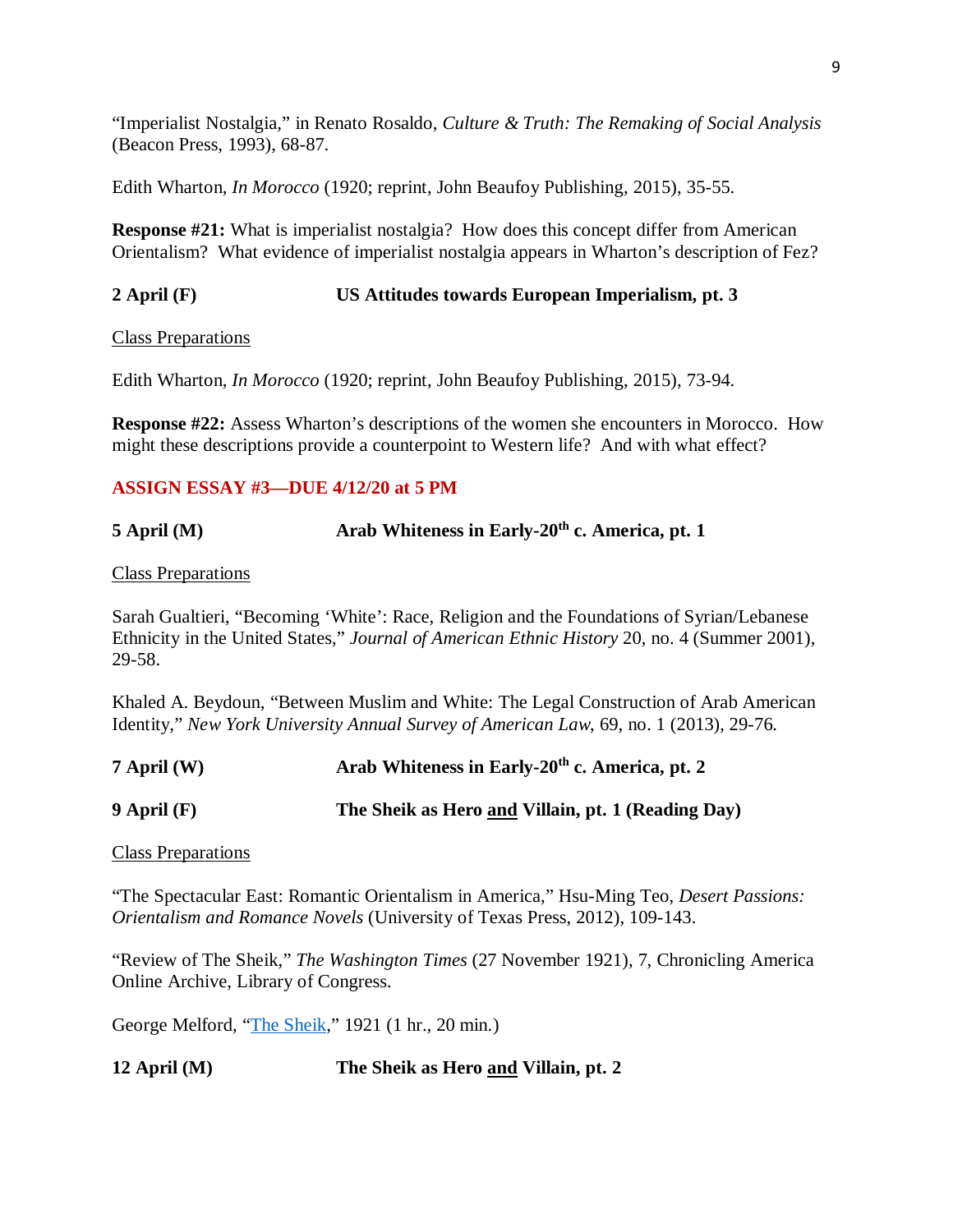**Response #23:** Where does "The Sheik," emphasize the notions of American Orientalism? How would you compare this film with the images set forth in Wharton's *In Morocco* (1920)? And how would this film compare too with the King Crane Report? With what effects?

Essay #3 due \*TODAY\*  $(4/12/2020)$  at 5 pm

# **14 April (W) The Sheik as Hero and Villain, pt. 3**

Class Preparations

|                | World War II and the Emergence of the Cold War |  |
|----------------|------------------------------------------------|--|
| 16 April $(F)$ |                                                |  |

Class Preparations

William R. Keylor, *The World of Nations: The International Order Since 1945*, 2<sup>nd</sup> ed. (Oxford University Press, 2008), 1-40.

President Harry S. Truman, ["Recommendation for Assistance to Greece and Turkey,](https://www.trumanlibrary.gov/library/research-files/address-president-congress-recommending-assistance-greece-and-turkey?documentid=NA&pagenumber=1)" 12 March 1947, online archive, Harry S. Truman Library and Museum.

**Response #24:** The emergence of the Cold War is often framed as a European process. How do you respond to that interpretation after a close reading of President Truman's speech?

**19 April (M) Isolation or Internationalism?, pt. 1 (Reading Day)** Class Preparations

Kenneth Roberts, *Lydia Bailey* (1947; reprint, Down East Books, 2001), chapters 44-63.

**21 April (W) Isolation or Internationalism?, pt. 2**

Class Preparations

**Response #25:** How Roberts's portrayal of William Eaton compare with iterations of this historical figure discussed earlier in the semester? Compare the characters of Albion and Lear and their views in regard to the following continuums: war vs. peace, isolationism vs. internationalism, protecting strategic interests vs. spreading American values. What do the feelings and actions of these characters reveal about debates in the US in regard to America's place in the world?

# **23 April (F) The Arab World in 20th c. Media and Pop Culture**

Class Preparations

Michael Singh, "Valentino's Ghost," 2013 (1 hr., 33 min.)

**Response #26:** How does Singh's documentary connect the geopolitical interests of the West with the images produced by Hollywood and news media? What argument does he seek to make? And how does he make it? Is the director successful in defending his thesis?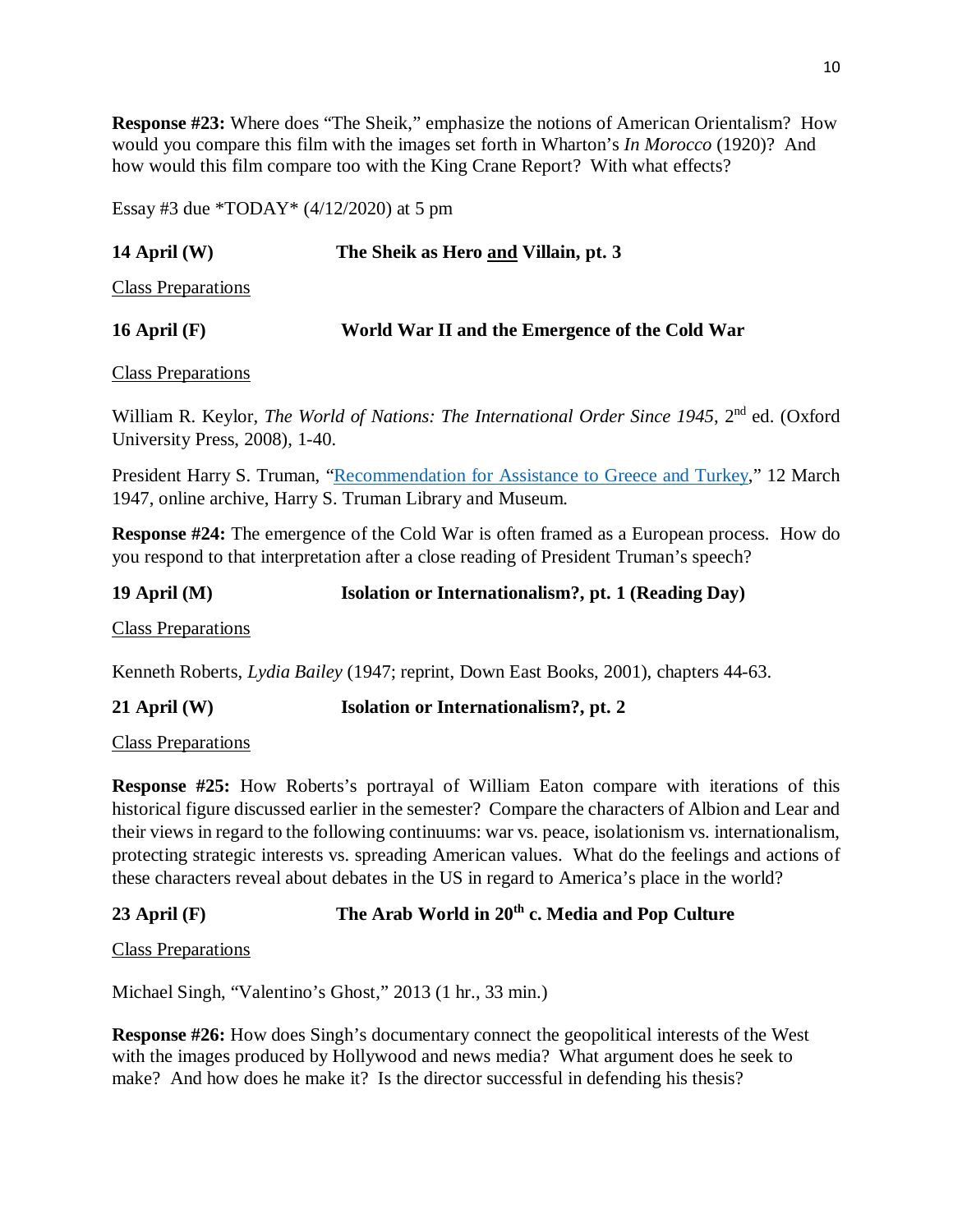**26 April (M) Post 9/11 Desert Romances, pt. 1**

#### Class Preparations

Amira Jarmakani, "'The Sheik Who Loved Me': Romancing the War on Terror, Signs 35, no. 4 (Summer 2010), 993-1017.

Maisey Yates, *Forged in Desert Heat* (Harlequin Presents, 2013), selection.

**Response #27: How would this book have changed if it took place in a European capital? Why is the desert central to the plot of this romance as well as for Ana and Sheik Zafar?** 

**28 April (W) Post 9/11 Desert Romances, pt. 2**

Class Preparations

**30 April (F) Synthesis Day (Or, Catch Up)**

**Grading** 

### **ASSIGN ESSAY #4—DUE 5/6/2020 AT 5 PM**

 $A = 94-100$  $A- = 90-93$  $B_{+} = 87 - 89$  $B = 84-86$  $B - 80-83$  $C_{+} = 77 - 79$  $C = 74-76$  $C_{-}$  = 70-73

#### **Mental Health and Wellness Resources**

There is a link to Purdue Counseling and Psychological Services on Brightspace, under the Student Services and Resources section. **If you feel stress, anxiety and/or overwhelmed, try**  [WellTrack](https://purdue.welltrack.com/)**,** with information and tools at your fingertips, available to you at any time. **If you need support and information about options and resources**, please contact or see the [Office](http://www.purdue.edu/odos)  [of the Dean of Students.](http://www.purdue.edu/odos) Call 765-494-1747. Hours of operation are M-F, 8 am- 5 pm. **If you find yourself struggling to find a healthy balance between academics, social life, stress**, etc. sign up for free one-on-one virtual or in-person sessions with a [Purdue Wellness Coach at](https://www.purdue.edu/recwell/fitness-wellness/wellness/one-on-one-coaching/wellness-coaching.php)  [RecWell.](https://www.purdue.edu/recwell/fitness-wellness/wellness/one-on-one-coaching/wellness-coaching.php) Student coaches can help you navigate through barriers and challenges toward your goals throughout the semester. Sign up is completely free and can be done on BoilerConnect. If you have any questions, please contact Purdue Wellness at [evans240@purdue.edu.](mailto:evans240@purdue.edu)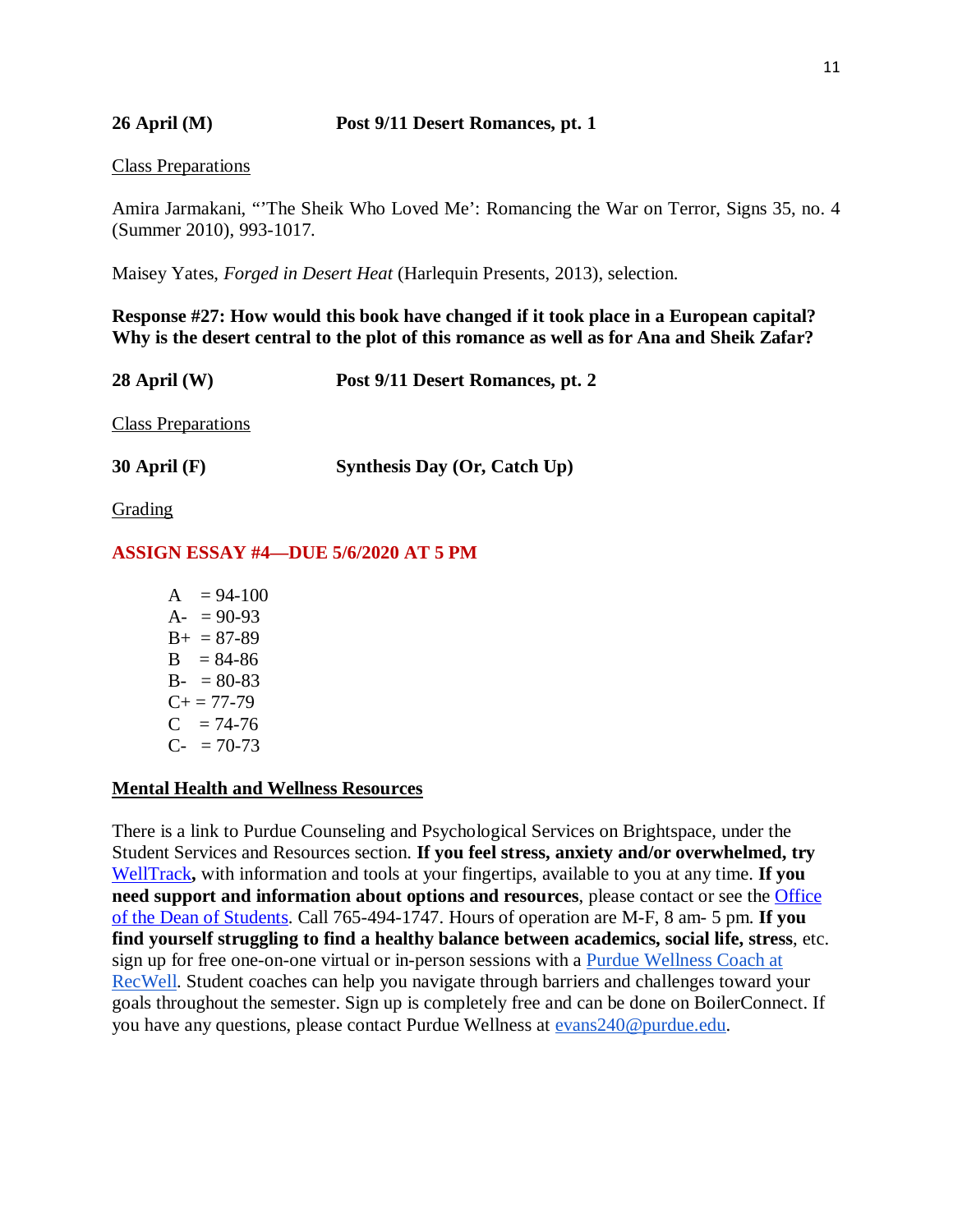In cases of absences due to circumstances beyond a student's control, and in cases of bereavement, the student or the student's representative should contact the Office of the Dean of Students. See, [http://www.purdue.edu/studentregulations/regulations\\_procedures/classes.html.](http://www.purdue.edu/studentregulations/regulations_procedures/classes.html)

# **COVID Policies**

COVID makes it difficult to evaluate student participation. Purdue guidelines state, "*Students are expected to attend in-person courses when they are able.*" If student feels ill, have symptoms associated with COVID-19, or suspect they have been exposed to the virus, they should stay home and contact the Protect Purdue Health Center (496-INFO). When students cannot come to class, they should email me. I will help them understand how best to cover missed material and provide an opportunity to increase class engagement. Most classes will be uploaded to Brightspace as a Boilercast for quarantined students. Class engagement (attendance or, if you cannot attend, communication with me) will not be graded (and so cannot bring your grade down). But I reserve the right to raise your grade based on a student's engagement.

If you must quarantine, please email me so we can communicate about continuing remotely. You must work with the Protect Purdue Health Center (PPHC) to get documentation and support, like access to an Academic Case Manager who can provide you with guidelines and resources around communicating with your instructors, be available for academic support, and offer suggestions for how to be successful when learning remotely. Your Academic Case Manager can be reached at [acmg@purdue.edu.](mailto:acmg@purdue.edu) Importantly, if you find yourself too sick to progress in the course, notify your academic case manager and notify me via email to make any necessary arrangements.

The [Protect Purdue Plan](https://protect.purdue.edu/plan/) includes the [Protect Purdue Pledge,](https://protect.purdue.edu/pledge/?_ga=2.210401429.1213937682.1590527202-1814553957.1589408073) which is campus policy. As such all members of the Purdue community must comply with the required health and safety guidelines. Required behaviors in this class include: staying home and contacting the Protect Purdue Health Center (496-INFO) if you feel ill or know you have been exposed to the virus, properly wearing a mask in classrooms and campus buildings at all times (the mask should cover nose and mouth, no eating or drinking in the classroom), disinfecting desk and other workspaces before and after use, maintaining appropriate social distancing with peers and instructors (including when entering/exiting classrooms), refraining from moving furniture, avoiding shared use of personal items, maintaining robust hygiene (e.g., handwashing, disposal of tissues) prior to, during and after class, and following all safety directions from the instructor.

Students who do not engage in these behaviors will be offered the opportunity to comply. If noncompliance continues, possible results include instructors asking the student to leave class and instructors dismissing the class. Students who do not comply with the required health behaviors are violating the University Code of Conduct and will be reported to the Dean of Students Office with sanctions ranging from educational requirements to dismissal from the university.

Any student who has substantial reason to believe that another person in a campus room (e.g., classroom) is threatening the safety of others by not complying may leave the room without consequence. The student is encouraged to report the behavior to and discuss the next steps with their instructor. Students also have the option of reporting the behavior to the [Office of the](https://www.purdue.edu/odos/osrr/)  [Student Rights and Responsibilities.](https://www.purdue.edu/odos/osrr/) See also [Purdue University Bill of Student Rights.](https://catalog.purdue.edu/content.php?catoid=7&navoid=2852#purdue-university-bill-of-student-rights)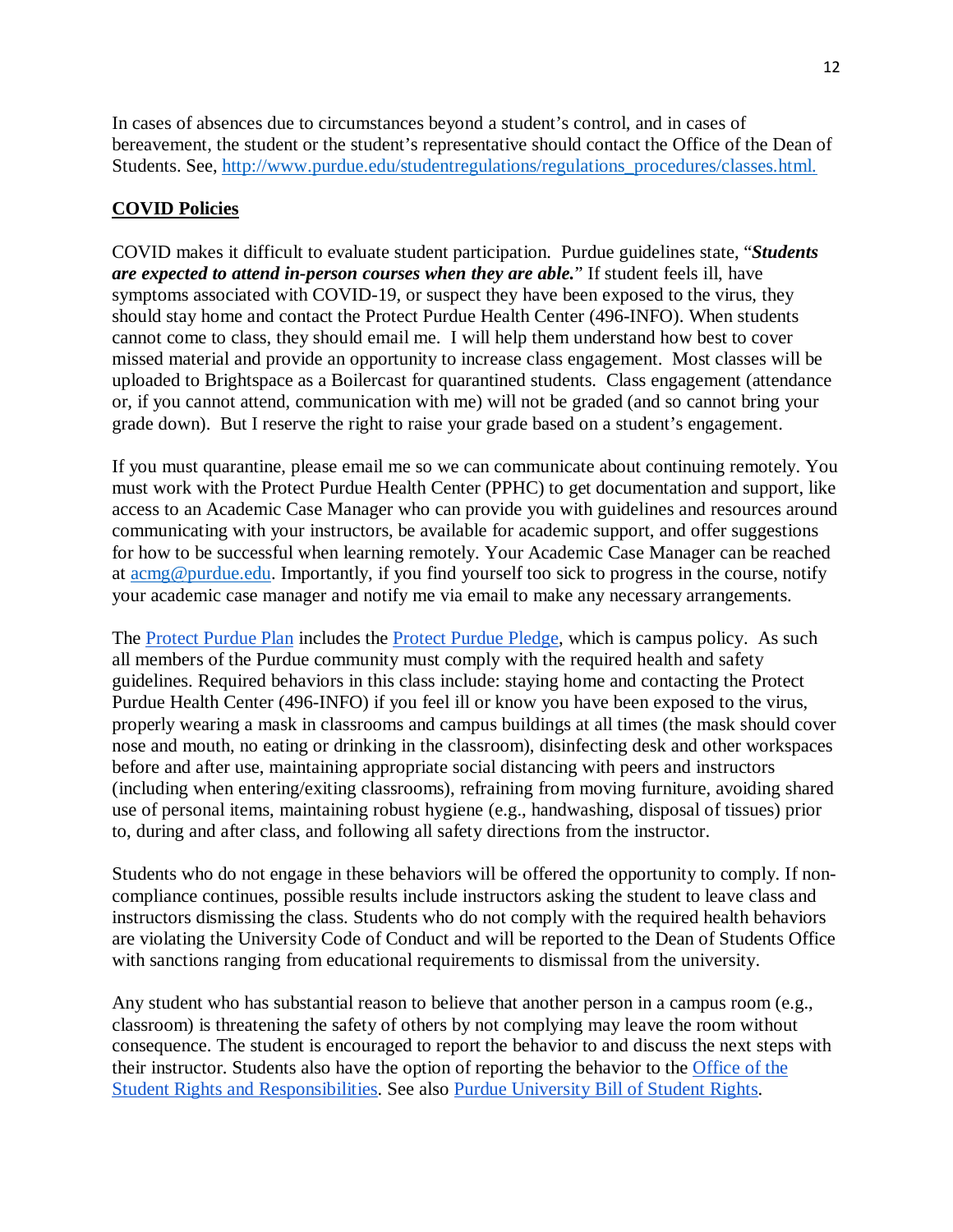The deadlines and grading policies are subject to changes in the event of a major campus emergency. Any changes will be emailed and posted on Brightspace when class resumes.

#### **Other University Policies**

**Plagiarism Will Not Be Tolerated at Purdue University:** *Plagiarism is a crime, and students can be expelled for turning in a paper that they did not write. Copying a person's work verbatim is not the only form of plagiarism. In some cases, plagiarism involves paraphrasing the idea of another without a footnote or the repetition of another author's phrase. Students are advised to consult Purdue University's Guide to Academic Integrity for guidelines at: http://www.purdue.edu/ODOS/osrr/integrity.htm. Plagiarized work will receive a 0, and the professor reserves the right to forward the case to the administration for further review by a dean.*

**Purdue University Policy Prohibits Academic Dishonesty:** *Purdue prohibits "dishonesty in connection with any University activity. Cheating, plagiarism, or knowingly furnishing false information to the University are examples of dishonesty." [Part 5, Section III-B-2-a, [Student](http://www.purdue.edu/univregs/)  [Regulations\]](http://www.purdue.edu/univregs/) Furthermore, the University Senate has stipulated that "the commitment of acts of cheating, lying, and deceit in any of their diverse forms (such as the use of substitutes for taking examinations, the use of illegal cribs, plagiarism, and copying during examinations) is dishonest and must not be tolerated. Moreover, knowingly to aid and abet, directly or indirectly, other parties in committing dishonest acts is in itself dishonest." [University Senate Document 72-18, December 15, 1972]* <https://www.purdue.edu/odos/academic-integrity/>

**Purdue University Policy Prohibits Discrimination:** *Purdue University is committed to maintaining a community which recognizes and values the inherent worth and dignity of every person; fosters tolerance, sensitivity, understanding, and mutual respect among its members; and*  encourages each individual to strive to reach his or her own potential. In pursuit of its goal of *academic excellence, the University seeks to develop and nurture diversity. The University believes that diversity among its many members strengthens the institution, stimulates creativity, promotes the exchange of ideas, and enriches campus life. Purdue University prohibits discrimination against any member of the University community on the basis of race, religion, color, sex, age, national origin or ancestry, genetic information, marital status, parental status, sexual orientation, gender identity and expression, disability, or status as a veteran. The University will conduct its programs, services and activities consistent with applicable federal, state and local laws, regulations and orders and in conformance with the procedures and limitations as set forth in [Executive Memorandum No. D-1,](http://www.purdue.edu/policies/pages/human_resources/d_1.html) which provides specific contractual rights and remedies. Any student who believes they have been discriminated against may visit [www.purdue.edu/report-hate](http://www.purdue.edu/report-hate) to submit a complaint to the Office of Institutional Equity. Information may be reported anonymously.* [http://www.purdue.edu/purdue/ea\\_eou\\_statement.html](http://www.purdue.edu/purdue/ea_eou_statement.html)

**Accessibility and Accommodation:** *Purdue University strives to make learning experiences as accessible as possible. If you anticipate or experience physical or academic barriers based on disability, you are welcome to let me know so that we can discuss options. You are also encouraged to contact the Disability Resource Center at: [drc@purdue.edu](mailto:drc@purdue.edu) or by phone: 765-494-1247.*